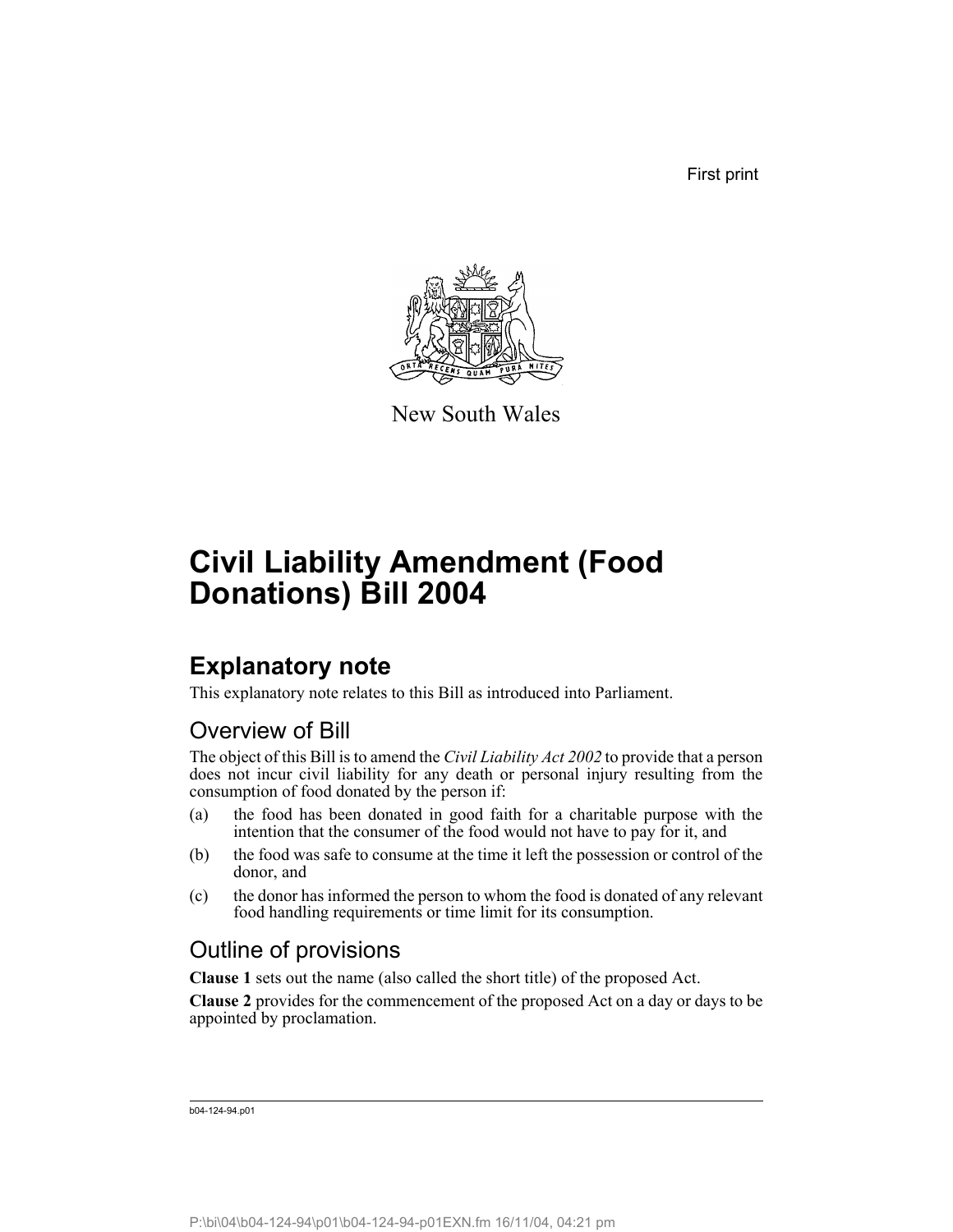Explanatory note

**Clause 3** is a formal provision that gives effect to the amendments to the *Civil Liability Act 2002* set out in Schedule 1.

#### **Schedule 1 Amendments**

**Schedule 1 [1]** inserts Part 8A in the *Civil Liability Act 2002*, which contains provisions that protect food donors from civil liability in the circumstances referred to in the Overview. The new Part provides that the expressions *food*, *handling* and *unsafe food* have the same meanings as they have in the *Food Act 2003*.

**Schedule 1 [2]** amends clause 1 of Schedule 1 to the Act to enable the Governor to make regulations of a savings or transitional nature consequent on the enactment of the proposed Act.

**Schedule 1 [3]** inserts a new Part in Schedule 1 to the Act. It provides that the new Part 8A applies to civil liability whether arising before or after the commencement of Part 8A, but not to proceedings begun in a court before that commencement.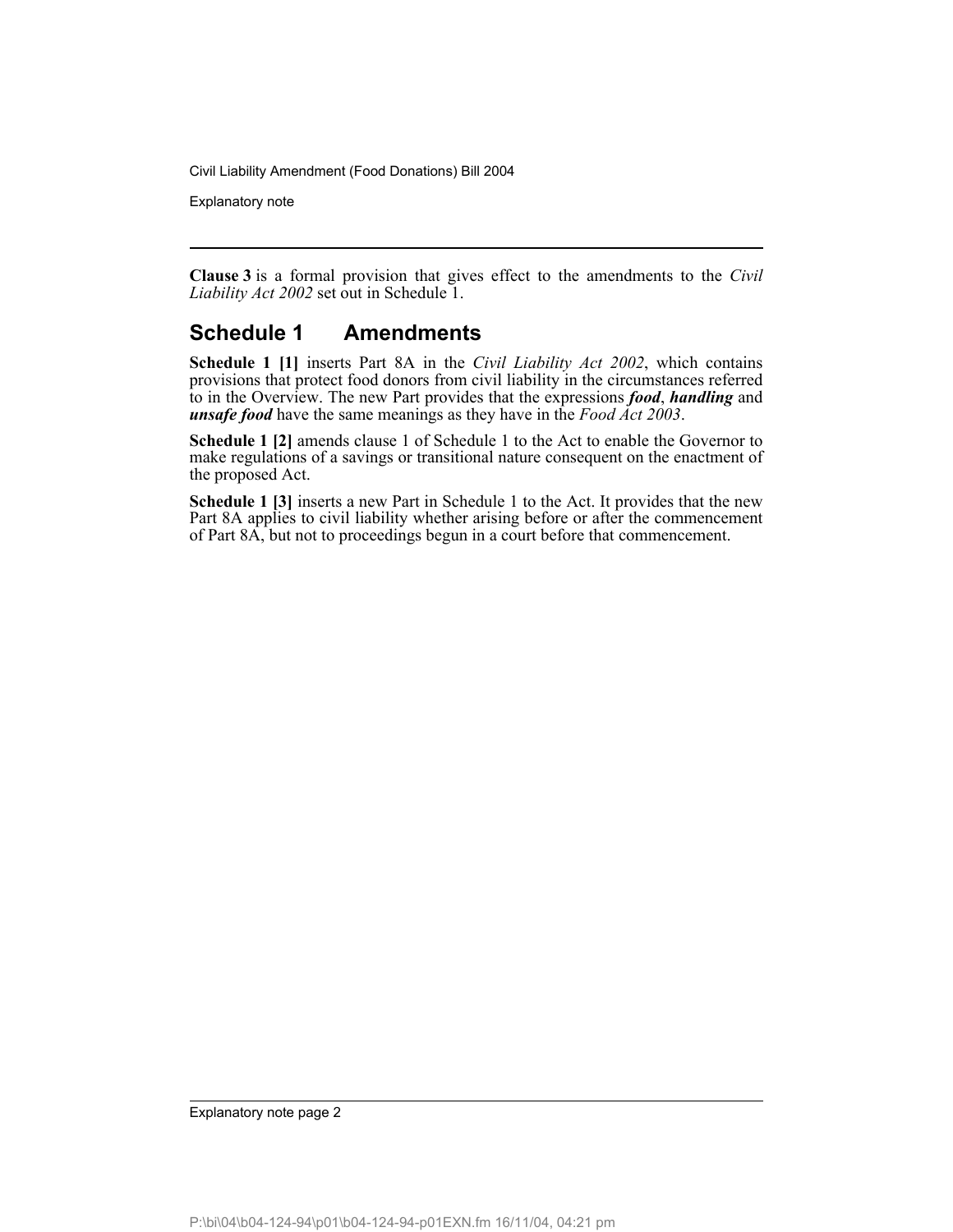First print



New South Wales

# **Civil Liability Amendment (Food Donations) Bill 2004**

### **Contents**

|                                             | Page |
|---------------------------------------------|------|
| Name of Act                                 |      |
| 2 Commencement                              |      |
| Amendment of Civil Liability Act 2002 No 22 |      |
| Schedule 1 Amendments                       |      |
|                                             |      |

b04-124-94.p01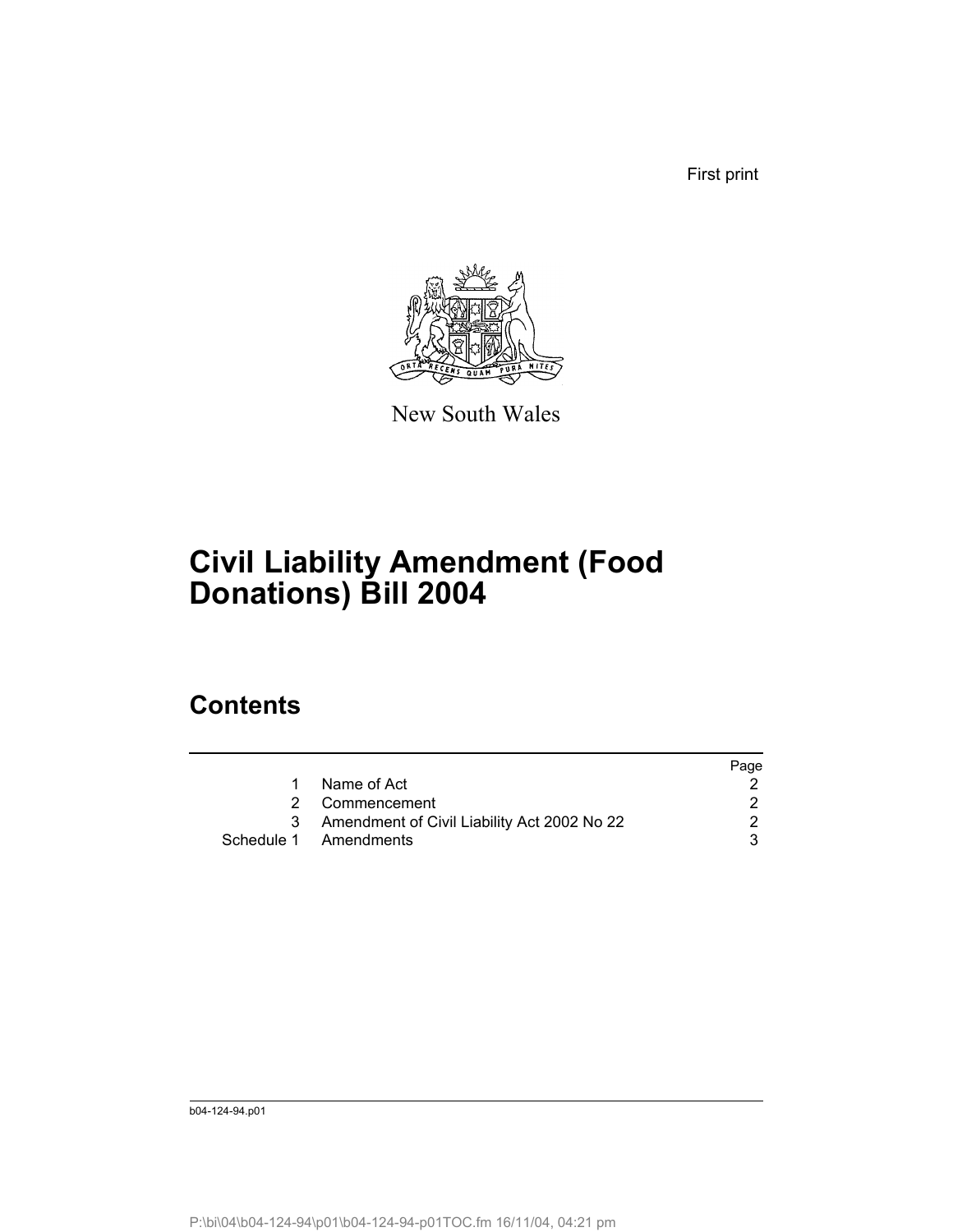**Contents** 

Page

Contents page 2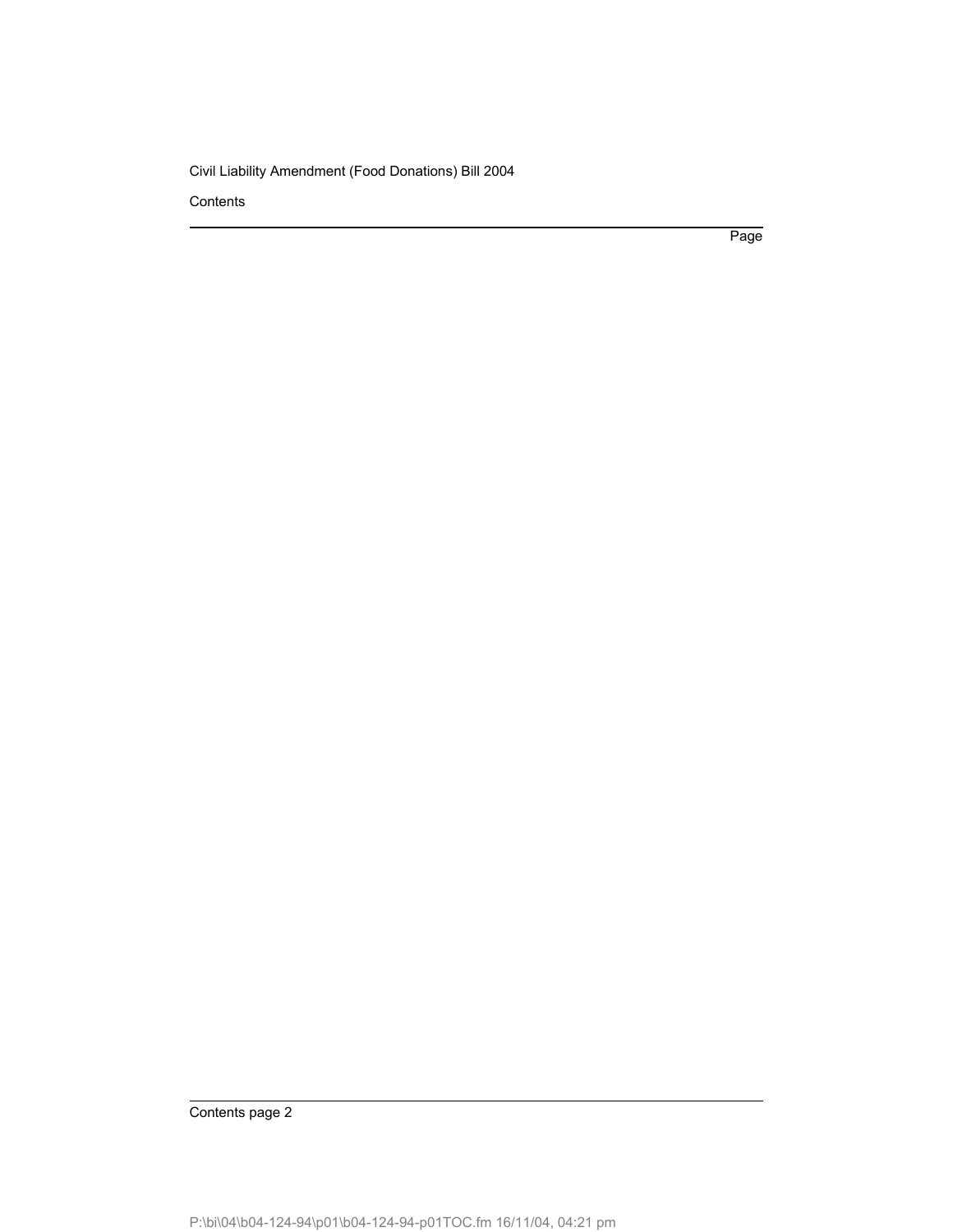

New South Wales

No , 2004

#### **A Bill for**

An Act to amend the *Civil Liability Act 2002* to make provision for protection from civil liability in respect of food donations; and for other purposes.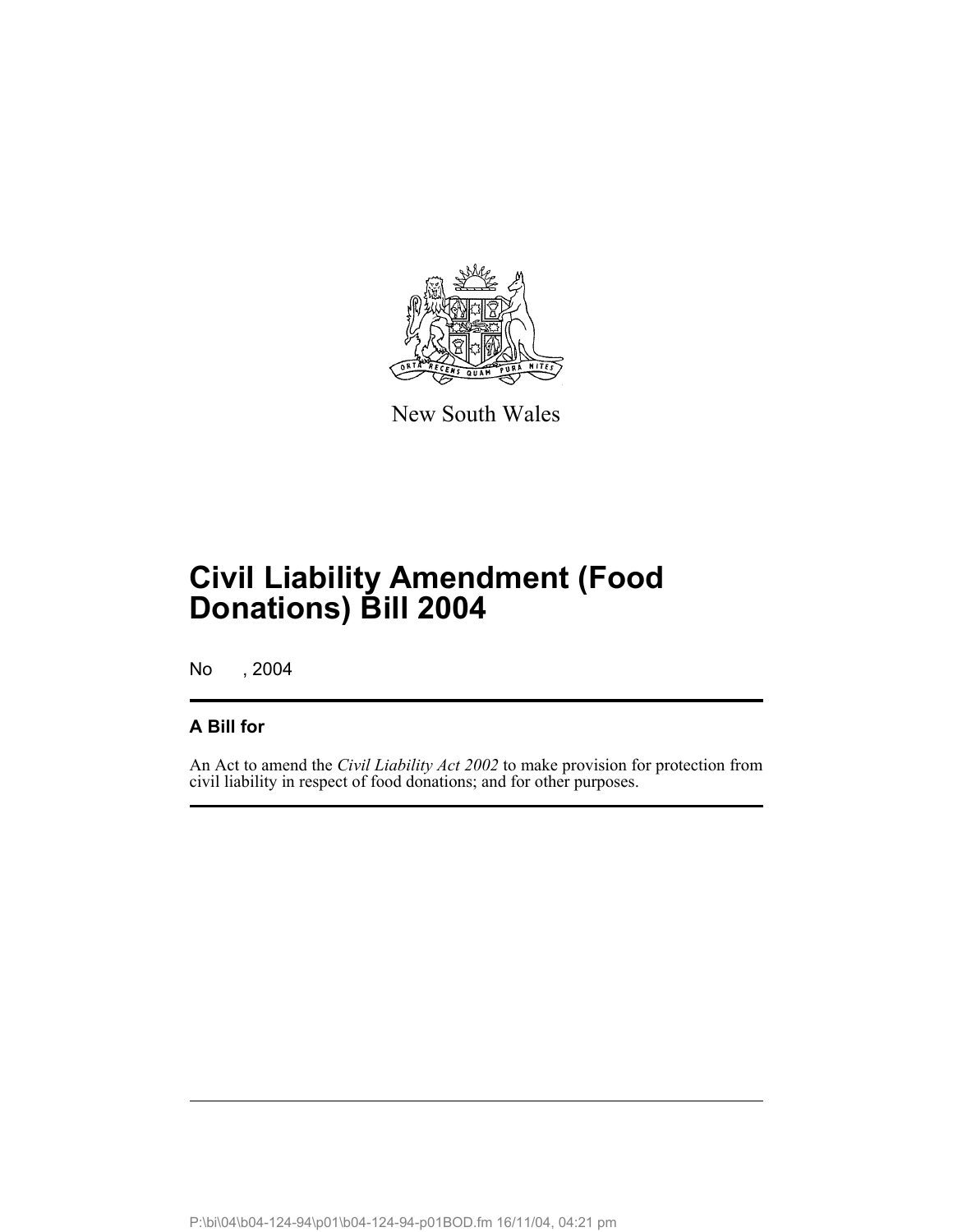| The Legislature of New South Wales enacts: |                                                                          |   |
|--------------------------------------------|--------------------------------------------------------------------------|---|
|                                            | Name of Act                                                              | 2 |
|                                            | This Act is the Civil Liability Amendment (Food Donations) Act 2004.     | 3 |
|                                            | <b>Commencement</b>                                                      | 4 |
|                                            | This Act commences on a day or days to be appointed by proclamation.     | 5 |
| 3                                          | Amendment of Civil Liability Act 2002 No 22                              | 6 |
|                                            | The <i>Civil Liability Act 2002</i> is amended as set out in Schedule 1. | 7 |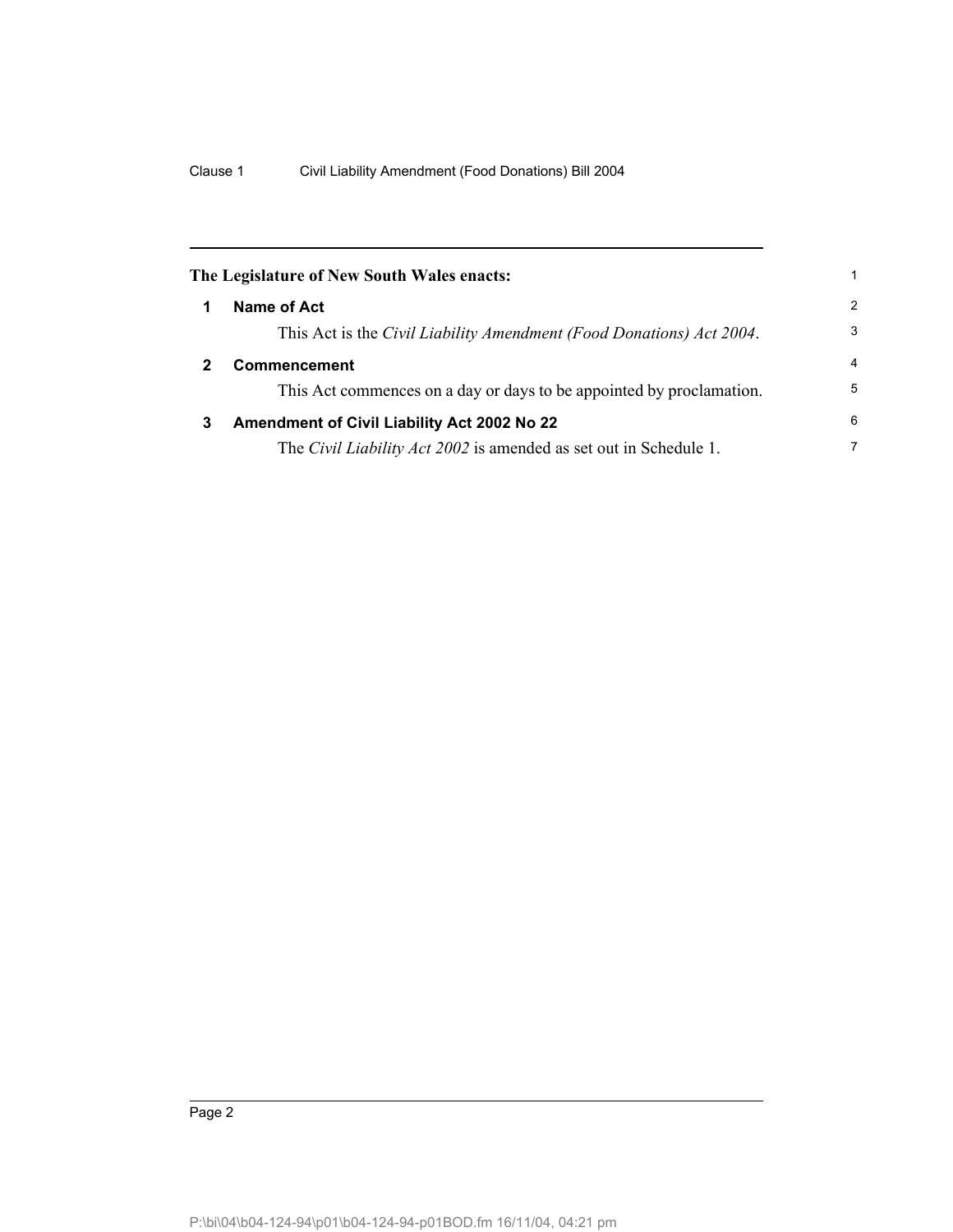Amendments Schedule 1

|     | <b>Schedule 1</b> |                      | <b>Amendments</b>                                                                                                                                                                                                                                                                                                        | 1                                |
|-----|-------------------|----------------------|--------------------------------------------------------------------------------------------------------------------------------------------------------------------------------------------------------------------------------------------------------------------------------------------------------------------------|----------------------------------|
|     |                   |                      | (Section 3)                                                                                                                                                                                                                                                                                                              | $\overline{2}$                   |
| [1] | Part 8A           |                      |                                                                                                                                                                                                                                                                                                                          | 3                                |
|     |                   | Insert after Part 8: |                                                                                                                                                                                                                                                                                                                          | 4                                |
|     |                   |                      | <b>Part 8A Food donors</b>                                                                                                                                                                                                                                                                                               | 5                                |
|     | 58A               |                      | Interpretation                                                                                                                                                                                                                                                                                                           | 6                                |
|     |                   |                      | In this Part:                                                                                                                                                                                                                                                                                                            | $\overline{7}$                   |
|     |                   |                      | food, handling and unsafe food have the same meanings as they<br>have in the Food Act 2003.                                                                                                                                                                                                                              | $\bf 8$<br>9                     |
|     |                   |                      | <i>personal injury</i> includes:                                                                                                                                                                                                                                                                                         | 10                               |
|     |                   |                      | pre-natal injury, and<br>(a)                                                                                                                                                                                                                                                                                             | 11                               |
|     |                   |                      | impairment of a person's physical or mental condition, and<br>(b)                                                                                                                                                                                                                                                        | 12                               |
|     |                   |                      | (c)<br>disease.                                                                                                                                                                                                                                                                                                          | 13                               |
|     | 58B               |                      | <b>Application of Part</b>                                                                                                                                                                                                                                                                                               | 14                               |
|     |                   | (1)                  | This Part applies to civil liability of any kind.                                                                                                                                                                                                                                                                        | 15                               |
|     |                   | (2)                  | This Part does not apply to civil liability that is excluded from the<br>operation of this Part by section 3B.                                                                                                                                                                                                           | 16<br>17                         |
|     | 58C               |                      | <b>Protection of food donors</b>                                                                                                                                                                                                                                                                                         | 18                               |
|     |                   | (1)                  | A person who donates food (the <i>food donor</i> ) does not incur any<br>civil liability in respect of any death or personal injury that results<br>from the consumption of the food if:                                                                                                                                 | 19<br>20<br>21                   |
|     |                   |                      | the food donor donated the food:<br>(a)                                                                                                                                                                                                                                                                                  | 22                               |
|     |                   |                      | in good faith for a charitable or benevolent purpose,<br>(i)<br>and                                                                                                                                                                                                                                                      | 23<br>24                         |
|     |                   |                      | with the intention that the consumer of the food<br>(ii)<br>would not have to pay for the food, and                                                                                                                                                                                                                      | 25<br>26                         |
|     |                   |                      | (b)<br>the food was safe to consume at the time it left the<br>possession or control of the food donor, and                                                                                                                                                                                                              | 27<br>28                         |
|     |                   |                      | where the food was of a nature that required it to be<br>(c)<br>handled in a particular way to ensure that it remained safe<br>to consume after it left the possession or control of the food<br>donor—the food donor informed the person to whom the<br>food donor gave the food of those handling requirements,<br>and | 29<br>30<br>31<br>32<br>33<br>34 |